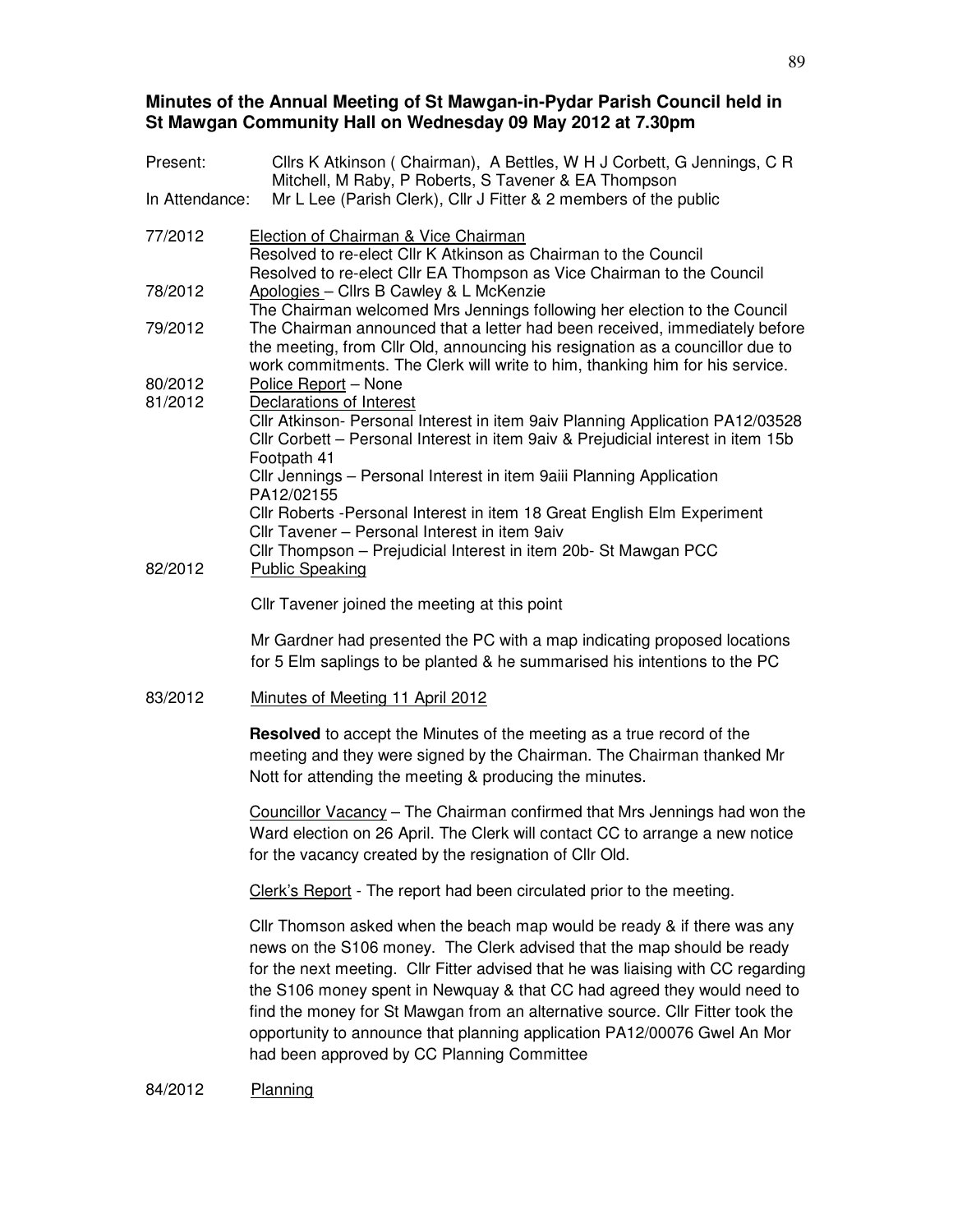- a New Applications It was **Resolved** to make the following responses to Cornwall Council:
	- i. PA12/03036 Europa Court Mawgan Porth Newquay, Europa Court Mawgan Porth Residents Co. Ltd To replace existing steel & timber staircase balustrades with stainless steel. Replace swimming pool surround railings with stainless steel & glass to courtyard elevation **Resolved – No Objections**
	- ii. PA12/03451 The Barn Trevarrian Newquay, Mr S Mildenhall Proposed alterations & extension to existing dwelling to provide: large kitchen/ dining room & porch & new study, utility room & toilet. **Resolved – No Objections**
	- iii. PA12/02155 Green Hedges Trenance Newquay Mr M Brady Conversion of garage into granny annex ancillary to the main residence. **Resolved -To defer a response pending further information being made available**
	- iv. PA12/03528 Lanvean Workshop Lanvean St Mawgan Mr NJ Plant Lawful Development Certificate for NJ Plant for agricultural & marine fabrication, agricultural engineering metalwork. **No response required**
- b. Advices and decisions from Cornwall Council
	- i. PA11/10826 The Steps Tredragon Road Mawgan Porth Mr & Mrs Krikorian Extend existing terrace and form store underneath. Erect balcony. **Approved with Conditions**
	- ii. PA12/02382 Lands Adjacent Church of St Mawgan Tree works **Decided not to make TPO**
	- iii. PA12/02192 Little Acres Trevarrian Replacement of existing flat roof with pitched roof & 2 storey side extension. **Approved with Conditions**
	- iv. C2/10/00582 Trevarrian Holiday Park Certificate of lawfulness for existing use of land **Application Withdrawn**
	- v. PA11/01429 Higher Denzell Farm St Mawgan Five wind turbines **Approved with Conditions**
	- vi. PA11/09924 Penvose Farm Tregurrian Conversion of barns to 3 holiday units

#### **Approved with Conditions**

- c. To discuss enforcement issues CC had advised the PC just prior to the meeting of its intention to approve Planning Application PA11/10659 Additional Caravans at Retorrick Mill. The PC will request Councillor Fitter to call the application in to be heard at Committee.
- 85/2012 Appointment of Councillors to Working Groups & Internal Control

**Resolved** to make the following appointments :-

Amenity Area –Cllr Roberts will join Cllrs Cawley & McKenzie

Parish Plan Review – Cllr Jennings will join Cllrs McKenzie. Roberts & Thompson

Internal Control- Cllr Roberts will continue in this role

All other groups will continue as before. The Clerk will provide councillors with a full list & also arrange for the website to be updated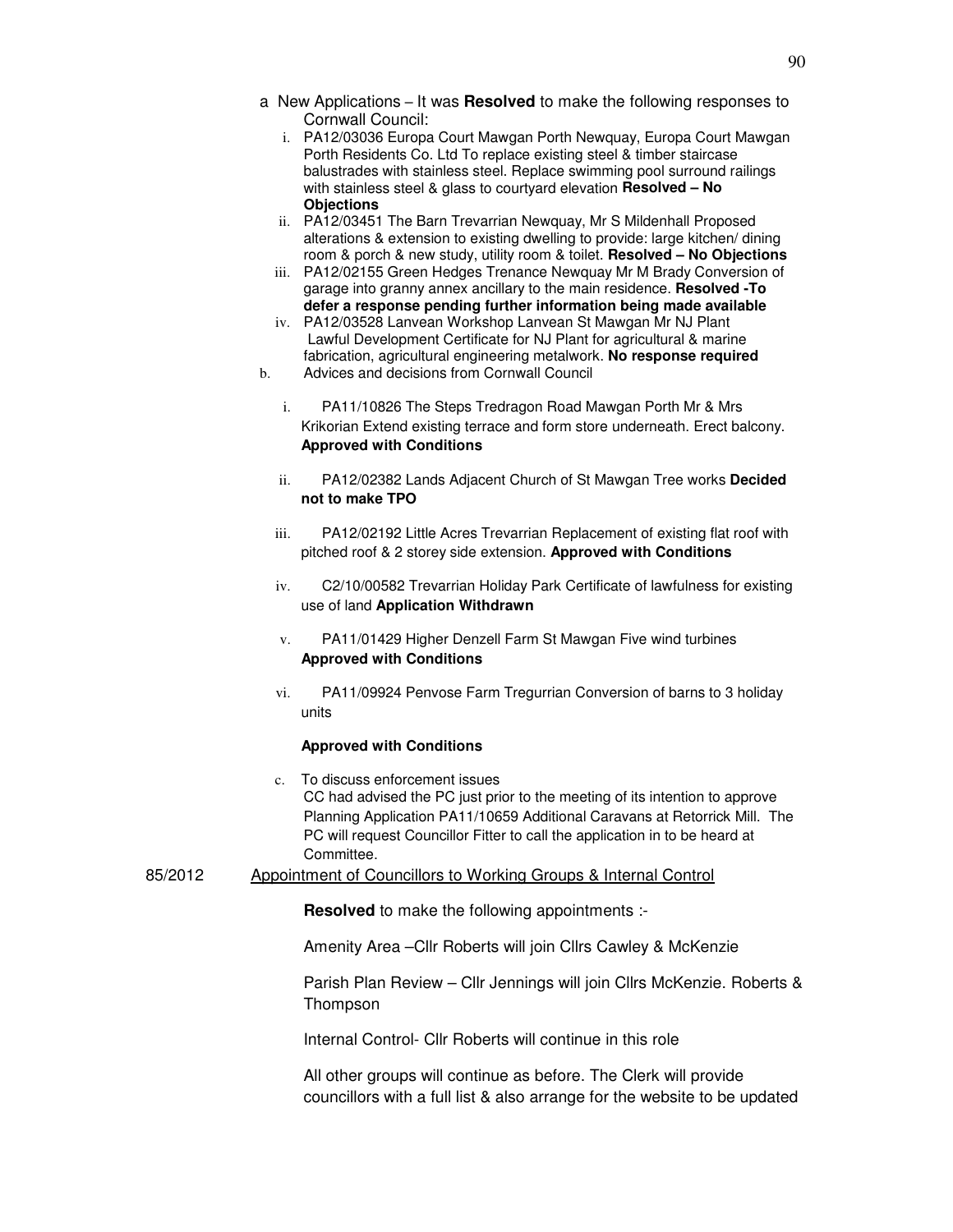## 86/2012 Appointment of Representatives

**Resolved** to make the following appointments :-

Playing Field Booking – Clerk

Newquay Airport – Cllr Thompson

St Mawgan Community Hall & Almshouses – Cllr Roberts

Road Safety – Cllr Tavener

Newquay in Bloom – Cllr Tavener

Healthwatch – Cllr Thompson

Tree Warden – Cllr Corbett

#### 87/2012 Year End Accounts 2011/12

Noted the Internal Auditor's Report – No issues

**Resolved** – To Approve The Statement of Accounts & Asset Register having been previously circulated & these were signed by the Clerk & Chairman

**Resolved** to approve The Governance Statement contained in the Annual Return 2011/12. Parts 1 & 2 of the Annual Return were signed by the Clerk & Chairman

Last year the PC entered into a 5 year contract for its insurance so this has automatically been renewed.

The Clerk should complete The Risk Assessment in time for the June meeting

- 88/2012 Amenity Area Working Group
	- a. Working Group Report None Received
	- b. Mower storage Cllr Corbett is still investigating options. The mower is currently being repaired
	- c. Shed repairs at the burial ground are subject to resolving the mower storage issue
	- d. Mr Farmer has advised that he does not wish the recycling bins to be sited on his land. No further action unless a suitable site is found.
- 89/2012 Beach & Environment Working Group No report received
- 90/2012 Transport & Rights of Way Working Group
	- a. Working Group Report –None received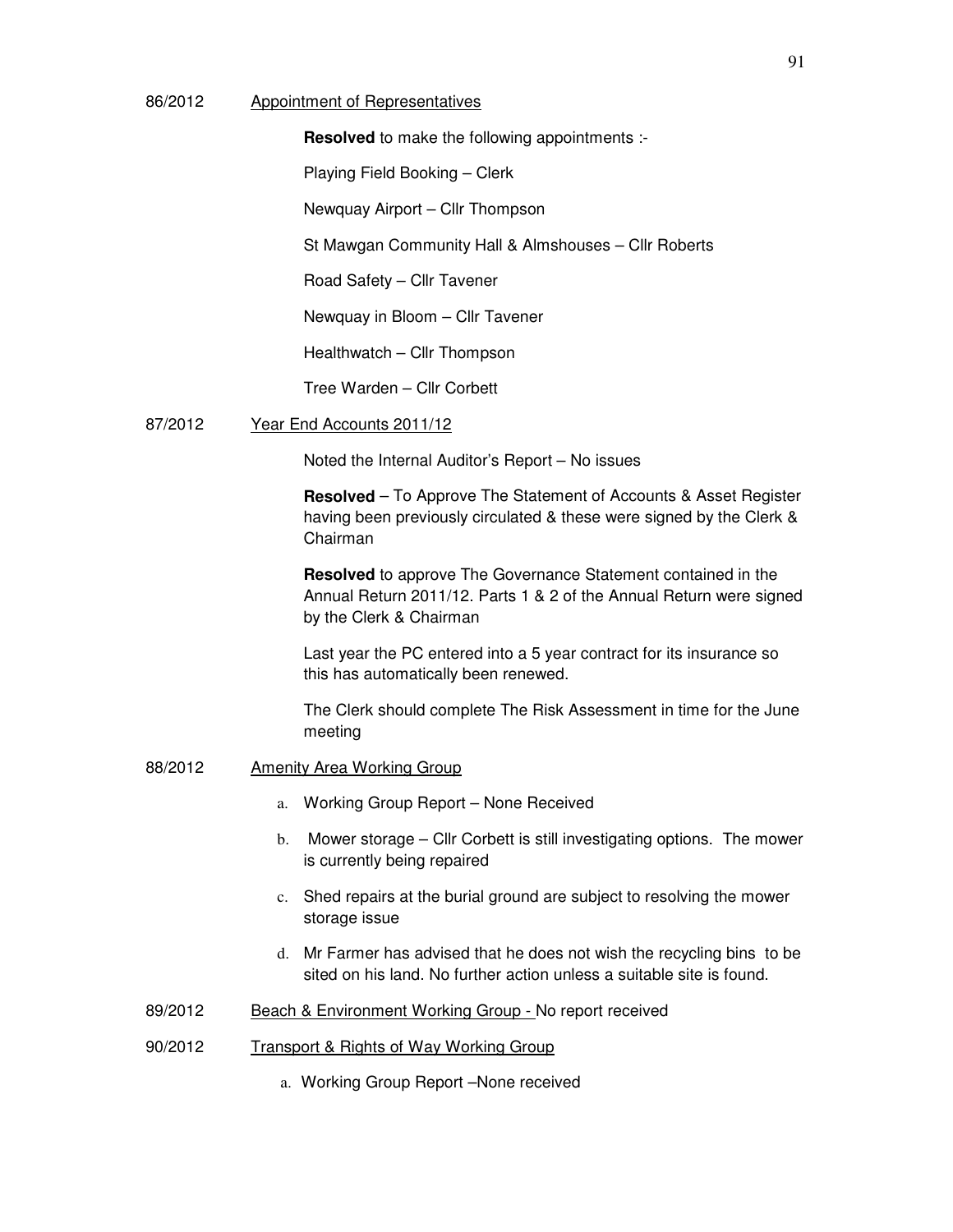CC has been in touch with the Hotel, who have undertaken to put in steps across the dunes. More complaints have been received & the Clerk will forward Cllr Thompson complaint message to the hotel. Cllr Fitter is questioning the legal advice given by CC & is awaiting a copy of the report.

c. Footpath 409/31/1 being used as bridleway –

The Clerk will obtain quotes for signs as per minute 71/2012. He will also request that CC reinstate the barrier to its original state

## 91/2012 Other Reports

 Cllr Thompson reported back on correspondence with CC regarding the Public Convenience Review. Many questions remained unanswered.

**Resolved** - Cllr Tavener would respond to CC seeking further information & also obtain other quotes for the cleaning of the facilities. It was felt essential to retain the toilets in Mawgan Porth & at least the Disabled toilet in St Mawgan

## 92/2012 Accounts

It was **Resolved** to pay the following accounts:

| Mrs V Farmer  | Diamond Jubilee            | £500.00  |
|---------------|----------------------------|----------|
| T Michell     | Maintenance April          | £1122.16 |
| L Lee         | Salary & exp April         | £600.00  |
| M Farmer      | Beach March & April        | £746.66  |
| K Abraham     | Internal Audit 2011/12     | £150.00  |
| Jayne Herbert | Web hosting & updates      | £170.00  |
| <b>CALC</b>   | <b>Annual Subscription</b> | £289.85  |
| Mrs V Farmer  | Diamond Jubilee            | £500.00  |
| Total         |                            | £4078.67 |

#### 93/2012 The Great English Elm Experiment

**Resolved** to purchase 5 saplings in addition to the free sapling to be planted at the locations specified on the map produced by Mr Gardner. Cost to the PC will be £82.00

- 94/2012 Correspondence for information All circulated prior to meeting
	- a. CALC -The Week Issues 11 & 12
	- b. CC Localism Newsletter April
	- c. CC- Leaders Letter 2,5,20 & 27 April